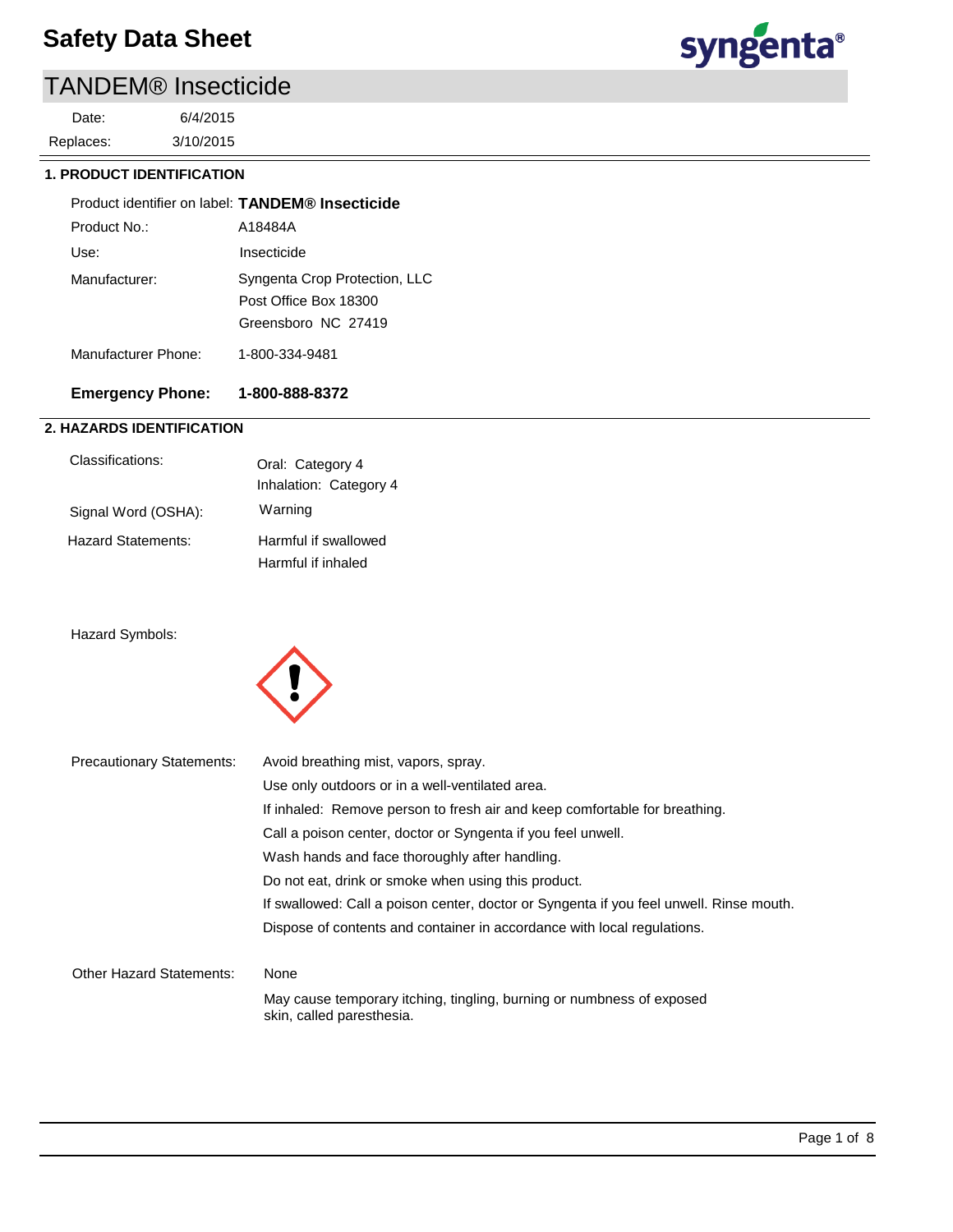### TANDEM® Insecticide

3/10/2015 6/4/2015 Replaces: Date:



### **3. COMPOSITION/INFORMATION ON INGREDIENTS**

| <b>Chemical Name</b>                                                                                                                    | Common Name        | <b>CAS Number</b>   | Concentration       |
|-----------------------------------------------------------------------------------------------------------------------------------------|--------------------|---------------------|---------------------|
| 1,2-Propanediol                                                                                                                         | Propylene Glycol   | $57 - 55 - 6$       | <b>Trade Secret</b> |
| Other ingredients                                                                                                                       | Other ingredients  | <b>Trade Secret</b> | 84.9%               |
| $[1a(S*), 3a(Z)]$ -cyano(3-<br>phenoxyphenyl)methyl-3-(2-chloro-3,3,3-<br>trifluoro-1-propenyl)-2,2-<br>dimethylcyclopropanecarboxylate | Lambda-Cyhalothrin | 91465-08-6          | 3.5%                |
| 3-(2-chloro-1,3-thiazol-5-ylmethyl)-5-<br>methyl-1,3,5-oxadiazinan-4-<br>ylidene(nitro)amine                                            | Thiamethoxam       | 153719-23-4         | 11.6%               |

Ingredients not precisely identified are proprietary or non-hazardous. Values are not product specifications.

### **4. FIRST AID MEASURES**

Have the product container, label or Safety Data Sheet with you when calling Syngenta (800-888-8372), a poison contol center or doctor, or going for treatment.

- If swallowed: Call Syngenta (800-888-8372), a poison control center or doctor immediately for treatment advice. Do not give any liquid to the person. Do not induce vomiting unless told to do so after calling 800-888- 8372 or by a poison control center or doctor. Do not give anything by mouth to an unconscious person. Ingestion:
- If in eyes: Hold eye open and rinse slowly and gently with water for 15-20 minutes. Remove contact lenses, if present, after 5 minutes, then continue rinsing eye. Call Syngenta (800-888-8372), a poison control center or doctor for treatment advice. Eye Contact:
- If on skin or clothing: Take off contaminated clothing. Rinse skin immediately with plenty of water for 15-20 minutes. Call Syngenta (800-888-8372), a poison control center or doctor for treatment advice. Skin Contact:
- If inhaled: Move person to fresh air. If person is not breathing, call 911 or an ambulance, then give artificial respiration, preferably mouth-to-mouth if possible. Call Syngenta (800-888-8372), a poison control center or doctor for further treatment advice. Inhalation:

#### Most important symptoms/effects:

May cause temporary itching, tingling, burning or numbness of exposed skin, called paresthesia

Indication of immediate medical attention and special treatment needed:

There is no specific antidote if this product is ingested.

Skin contact paresthesia effects (itching, tingling, burning or numbness) are transient, lasting up to 24 hours. Treat symptomatically.

#### **5. FIRE FIGHTING MEASURES**

Suitable (and unsuitable) extinguishing media:

Use dry chemical, foam or CO2 extinguishing media. If water is used to fight fire, dike and collect runoff.

#### Specific Hazards:

During a fire, irritating and possibly toxic gases may be generated by thermal decomposition or combustion.

Special protective equipment and precautions for firefighters:

Wear full protective clothing and self-contained breathing apparatus. Evacuate nonessential personnel from the area to prevent human exposure to fire, smoke, fumes or products of combustion.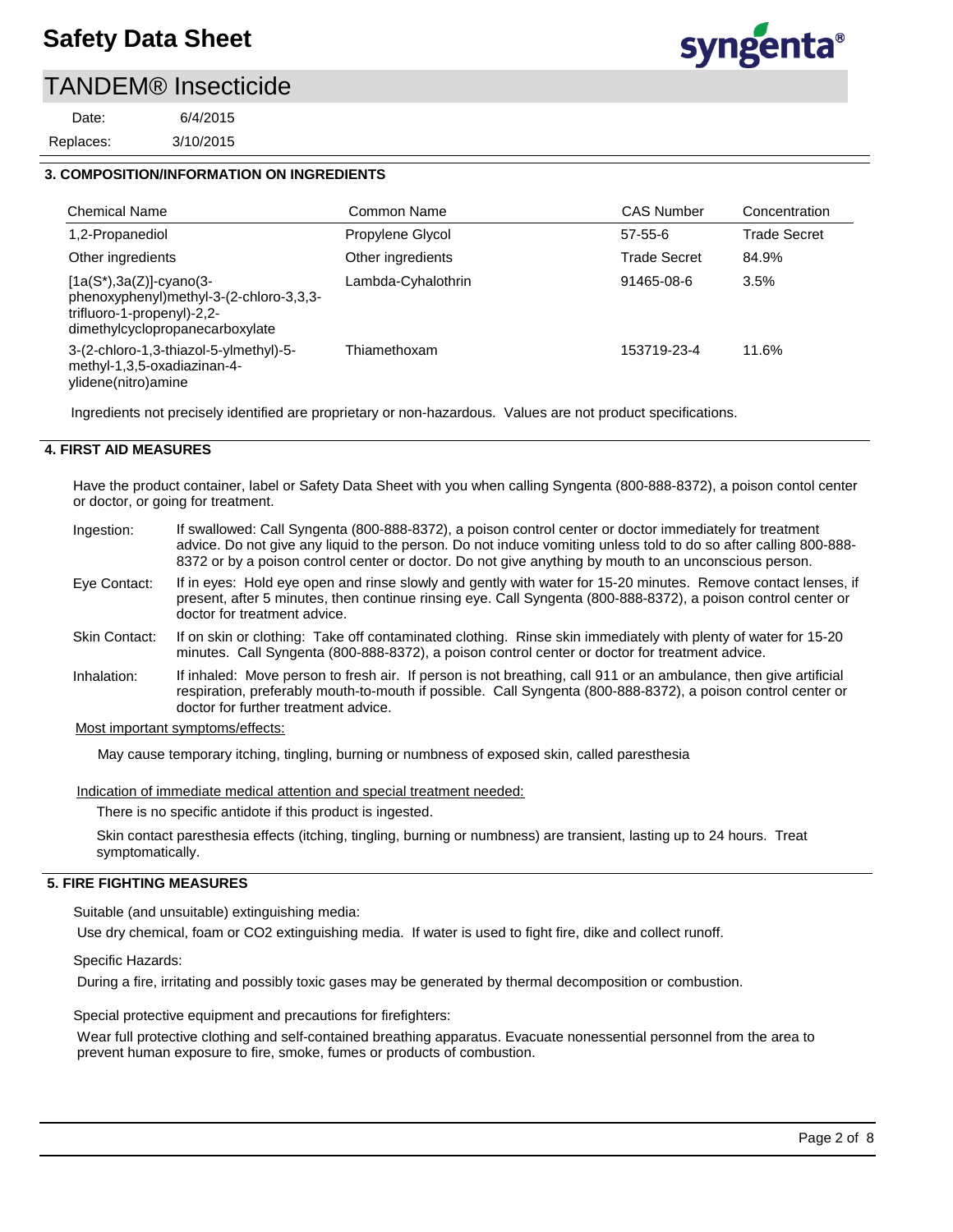### TANDEM® Insecticide

3/10/2015 6/4/2015 Replaces: Date:

# syngenta®

### **6. ACCIDENTAL RELEASE MEASURES**

Personal precautions, protective equipment, and emergency procedures: Follow exposure controls/personal protection outlined in Section 8.

Methods and materials for containment and cleaning up:

Control the spill at its source. Contain the spill to prevent from spreading or contaminating soil or from entering sewage and drainage systems or any body of water. Clean up spills immediately, observing precautions outlined in Section 8. Cover entire spill with absorbing material and place into compatible disposal container. Scrub area with hard water detergent (e.g. commercial products such as Tide, Joy, Spic and Span). Pick up wash liquid with additional absorbent and place into compatible disposal container. Once all material is cleaned up and placed in a disposal container, seal container and arrange for disposition.

### **7. HANDLING AND STORAGE**

Precautions for safe handling:

Store the material in a well-ventilated, secure area out of reach of children and domestic animals. Do not store food, beverages or tobacco products in the storage area. Prevent eating, drinking, tobacco use, and cosmetic application in areas where there is a potential for exposure to the material. Wash thoroughly with soap and water after handling.

Conditions for safe storage, including any incompatibilities:

Not Applicable

### **8. EXPOSURE CONTROLS/PERSONAL PROTECTION**

### **THE FOLLOWING RECOMMENDATIONS FOR EXPOSURE CONTROLS/PERSONAL PROTECTION ARE INTENDED FOR THE MANUFACTURE, FORMULATION AND PACKAGING OF THIS PRODUCT.**

### **FOR COMMERCIAL APPLICATIONS AND/OR ON-FARM APPLICATIONS CONSULT THE PRODUCT LABEL.**

Occupational Exposure Limits:

| <b>Chemical Name</b> | <b>OSHA PEL</b> | <b>ACGIH TLV</b> | Other                                  | Source         |
|----------------------|-----------------|------------------|----------------------------------------|----------------|
| Propylene Glycol     | Not Established | Not Established  | 10 mg/m <sup>3</sup> TWA               | AIHA           |
| Other ingredients    | Not Applicable  | Not Applicable   | Not Applicable                         | Not Applicable |
| Lambda-Cyhalothrin   | Not Established | Not Established  | $0.04$ mg/m <sup>3</sup> TWA<br>(skin) | Syngenta       |
| Thiamethoxam         | Not Established | Not Established  | 3 mg/m <sup>3</sup> TWA                | Syngenta       |

#### Appropriate engineering controls:

Use effective engineering controls to comply with occupational exposure limits (if applicable).

#### Individual protection measures:

#### Ingestion:

Prevent eating, drinking, tobacco usage and cosmetic application in areas where there is a potential for exposure to the material. Wash thoroughly with soap and water after handling.

#### Eye Contact:

Where eye contact is likely, use chemical splash goggles.

### Skin Contact:

Stringent housekeeping measures are necessary to prevent translocation of the material from contaminated work surfaces to uncontaminated surfaces (railings, doors, etc.). Unprotected contact with such translocated material can result in paresthesia effects (see Section 11 of SDS). Do not touch unprotected skin areas (face) with contaminated gloves or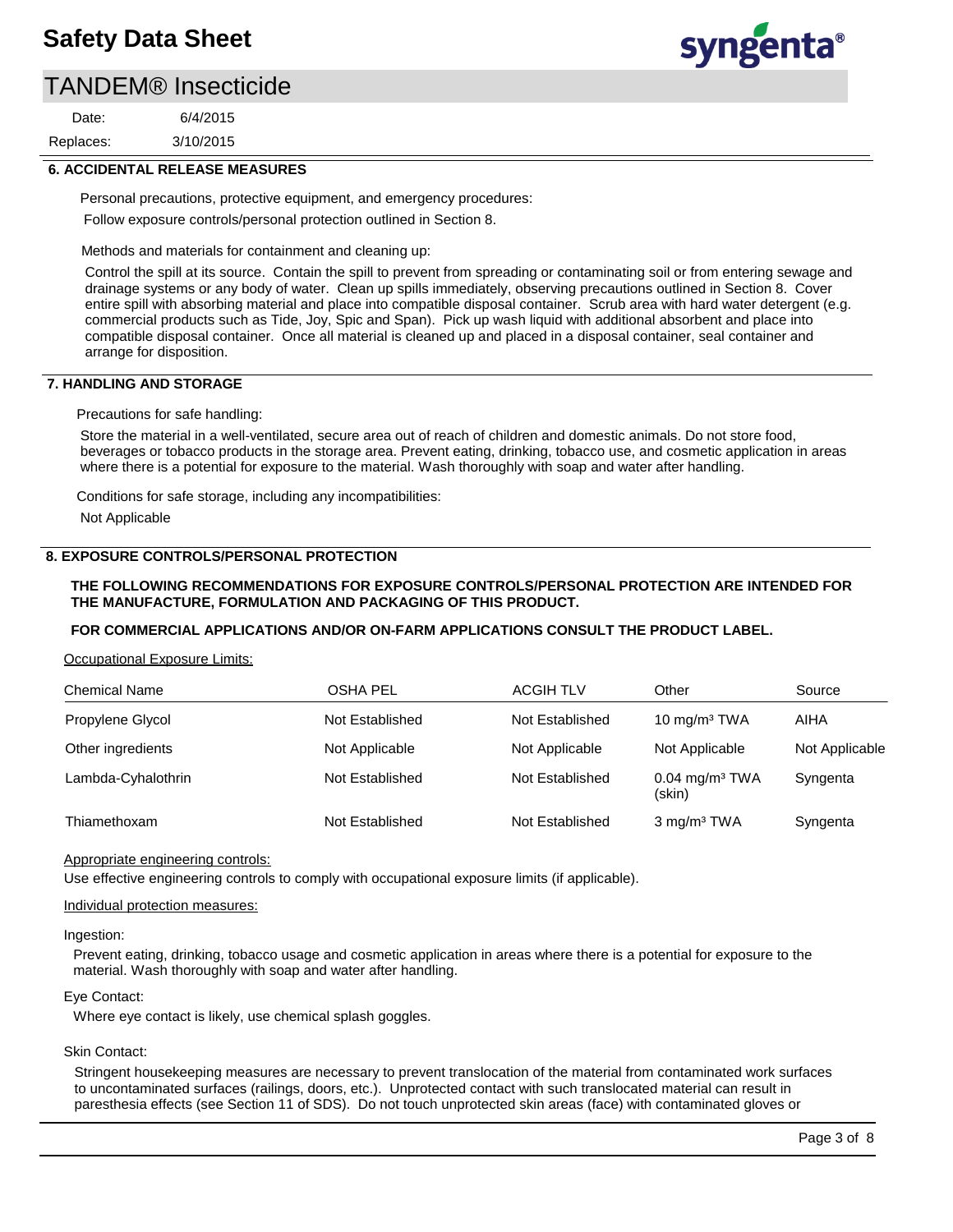

### TANDEM® Insecticide

Replaces: Date:

3/10/2015

6/4/2015

clothing.

Inhalation:

A respirator is not normally required when handling this substance. Use effective engineering controls to comply with occupational exposure limits.

In case of emergency spills, use a NIOSH certified respirator with any N, R, P or HE filter.

### **9. PHYSICAL AND CHEMICAL PROPERTIES**

Odor: Strong aromatic Appearance: Beige-brown liquid Vapor Pressure: Lambda-Cyhalothrin Solubility (ies): pH: 4.5 - 6.5 (as packaged) Initial boiling point and boiling range: Not Available Melting point/freezing point: Not Applicable Odor Threshold: Not Available Not Available Flammability: Not Available Not Available Autoignition Temperature: Not Available Flash Point (Test Method): Flammable Limits (% in Air): Vapor Density: Not Available Relative Density: 1.086 g/cm<sup>3</sup> @ 68°F (20°C) Decomposition Temperature: Not Available Viscosity: Not Available Partition coefficient: n-octanol/water: Not Available Other: None  $1.5 \times 10(-9)$  mmHg @ 68°F (20°C) Thiamethoxam  $2 \times 10(-11)$  mmHg @ 68°F (20°C) Lambda-Cyhalothrin 0.004 mg/l Thiamethoxam 4.1 g/l @ 77°F (25°C)

### **10. STABILITY AND REACTIVITY**

Possibility of hazardous reactions: Will not occur. Chemical stability: Stable under normal use and storage conditions. Reactivity: Not reactive. Conditions to Avoid: None known.

Incompatible materials: None known.

Hazardous Decomposition Products: None known.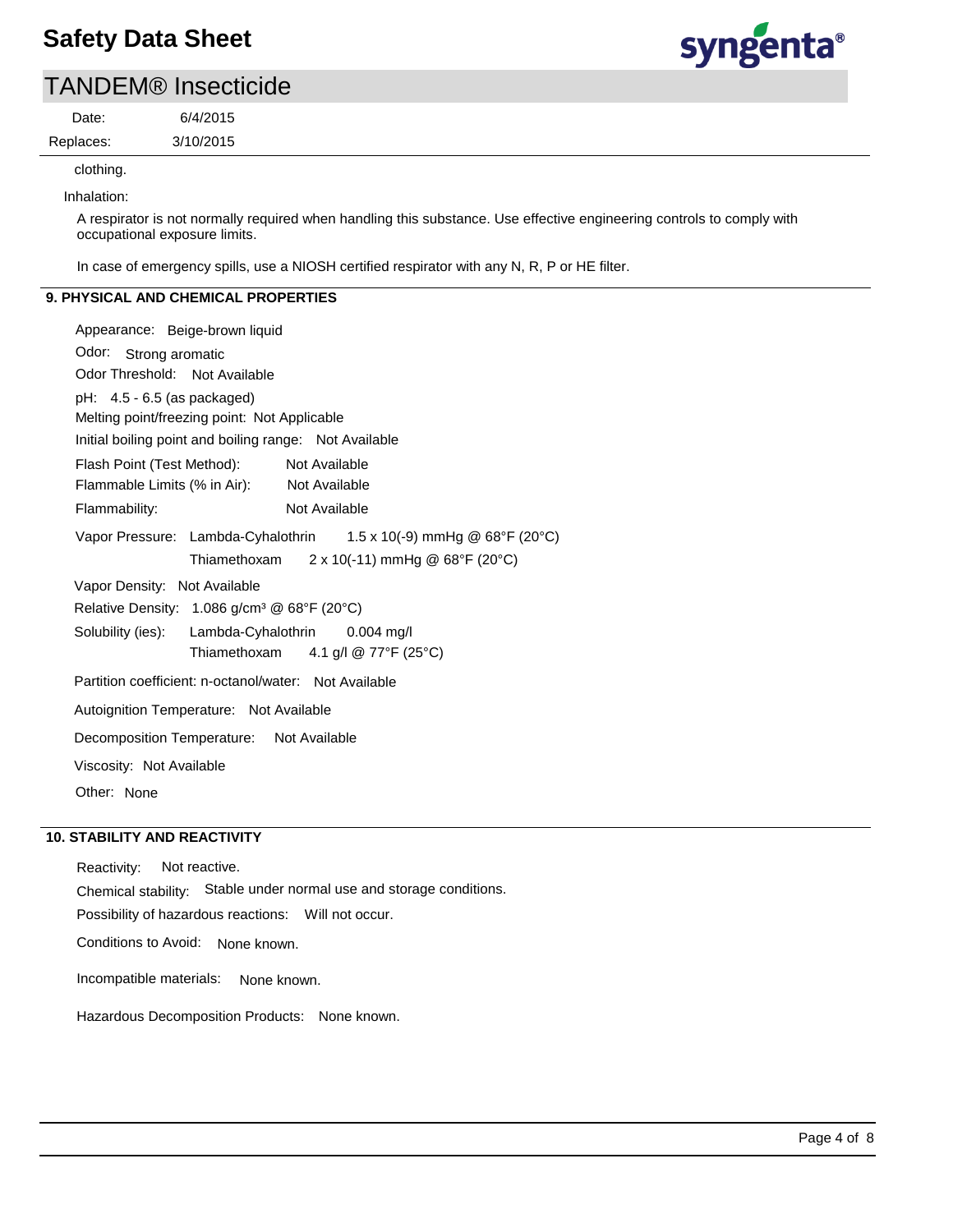### TANDEM® Insecticide

3/10/2015 6/4/2015 Replaces: Date:



### **11. TOXICOLOGICAL INFORMATION**

#### **Health effects information**

Likely routes of exposure: Dermal, Inhalation

Symptoms of exposure: Itching, tingling, burning or numbness

Delayed, immediate and chronic effects of exposure: Paresthesia

### Numerical measures of toxicity (acute toxicity/irritation studies (finished product))

| Ingestion:                 | Oral (LD50 Female Rat):       | 1750 mg/kg body weight      |
|----------------------------|-------------------------------|-----------------------------|
| Dermal:                    | Dermal (LD50 Rat):            | > 5000 mg/kg body weight    |
| Inhalation:                | Inhalation (LC50 Rat):        | $> 2.52$ mg/l air - 4 hours |
| Eye Contact:               | Minimally Irritating (Rabbit) |                             |
| Skin Contact:              | Slightly Irritating (Rabbit)  |                             |
| <b>Skin Sensitization:</b> | Not a Sensitizer (Guinea Pig) |                             |

### Reproductive/Developmental Effects

Lambda-Cyhalothrin : Not a developmental or reproductive toxicant.

Thiamethoxam: Developmental: Not teratogenic in rats or rabbits. Reproductive: No effects on reproduction. Minor increase in a common testis effect in rats at high doses, which did not affect reproduction.

### Chronic/Subchronic Toxicity Studies

Lambda-Cyhalothrin : Reversible paresthesia (abnormal skin sensation).

Reversible clinical signs of neurotoxicity in mammals.

Thiamethoxam: Subchronic: Liver effects occurred in rodents only at high dose levels. Not neurotoxic after high acute and subchronic exposure in rats.

### **Carcinogenicity**

Lambda-Cyhalothrin : No treatment-related tumors in rats or mice.

Thiamethoxam: Classified as "not likely to be carcinogenic in humans" based on lifetime studies in mice and rats.

| <b>Chemical Name</b>                                                                                                                     | NTP/IARC/OSHA Carcinogen |
|------------------------------------------------------------------------------------------------------------------------------------------|--------------------------|
| 1,2-Propanediol                                                                                                                          | No.                      |
| Other ingredients                                                                                                                        | No.                      |
| $[1a(S^*)$ , 3a(Z)]-cyano(3-phenoxyphenyl) methyl- No<br>3-(2-chloro-3,3,3-trifluoro-1-propenyl)-2,2-<br>dimethylcyclopropanecarboxylate |                          |
| 3-(2-chloro-1,3-thiazol-5-ylmethyl)-5-methyl-<br>1,3,5-oxadiazinan-4-ylidene(nitro)amine                                                 | No                       |

#### **Other Toxicity Information**

In humans, contact with exposed skin may result in temporary itching, tingling, burning or numbness, called paresthesia. The effect may result from splash, aerosol, or hot vapor contact, or transfer to the face from contaminated gloves and hands. The symptoms normally disappear within 24 hours. Face and genital areas are especially susceptible to this effect. Paresthesia involving the face is also known as "subjective facial sensation" or SFS.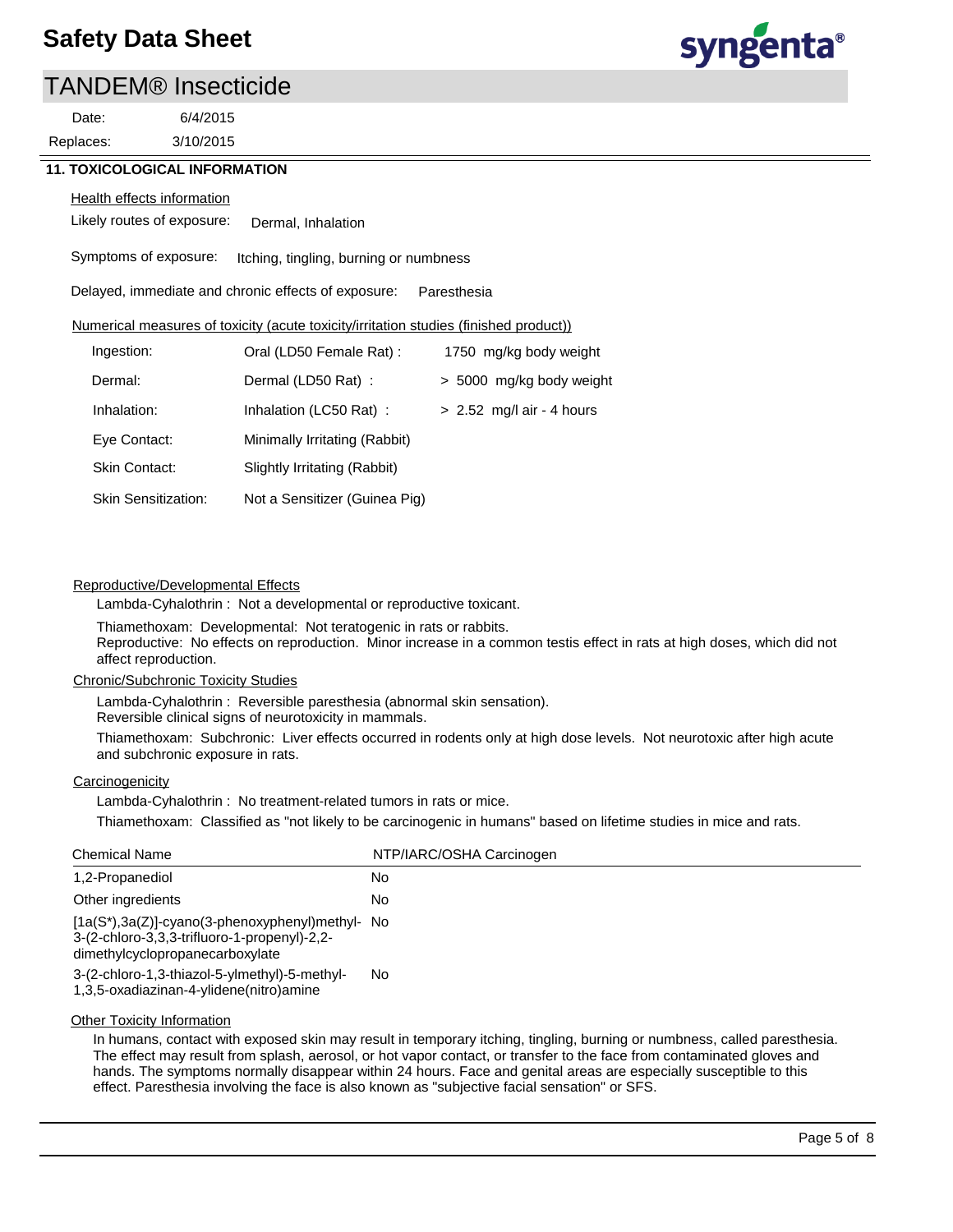### TANDEM® Insecticide

3/10/2015 6/4/2015 Replaces: Date:

syngenta®

#### Toxicity of Other Components

Other ingredients

Not Applicable

### Propylene Glycol

Reported to cause central nervous system depression (anesthesia, dizziness, confusion), headache and nausea. Also, eye irritation may occur with lacrimation but no residual discomfort or injury. Prolonged contact to skin may cause mild to moderate irritation and possible allergic reactions. Chronic dietary exposure caused kidney and liver injury in experimental animals.

### Target Organs

| <b>Active Ingredients</b> |                       |
|---------------------------|-----------------------|
| Lambda-Cyhalothrin:       | Liver, nervous system |
| Thiamethoxam:             | Liver                 |
| Inert Ingredients         |                       |
| Other ingredients:        | Not Applicable        |
| Propylene Glycol:         | CNS, kidney, liver    |

### **12. ECOLOGICAL INFORMATION**

| Eco-Acute Toxicity                                  |
|-----------------------------------------------------|
| Lambda-Cyhalothrin:                                 |
| Fish (Rainbow Trout) 96-hour LC50 0.19 ppb          |
| Bird (Mallard Duck) LD50 Oral $>$ 3950 mg/kg        |
| Invertebrate (Water Flea) 48-hour EC50 0.04 ppb     |
| Thiamethoxam:                                       |
| Fish (Rainbow Trout) 96-hour $LC50 > 100$ ppm       |
| Bird (Mallard Duck) LD50 Oral 576 mg/kg             |
| Invertebrate (Daphnia Magna) 48-hour EC50 > 106 ppm |

Green Algae 4-day EC50 > 97 ppm

### Environmental Fate

Lambda-Cyhalothrin :

The information presented here is for the active ingredient, lambda-cyhalothrin. Not persistent in soil or water. Immobile in soil. Sinks in water (after 24 h).

#### Thiamethoxam:

The information presented here is for the active ingredient, thiamethoxam. Not persistent in soil. Stable in water. Moderate mobility in soil. Floats in water (after 24 h).

### **13. DISPOSAL CONSIDERATIONS**

#### Disposal:

Do not reuse product containers. Dispose of product containers, waste containers, and residues according to local, state, and federal health and environmental regulations.

Characteristic Waste: Not Applicable

Listed Waste: Not Applicable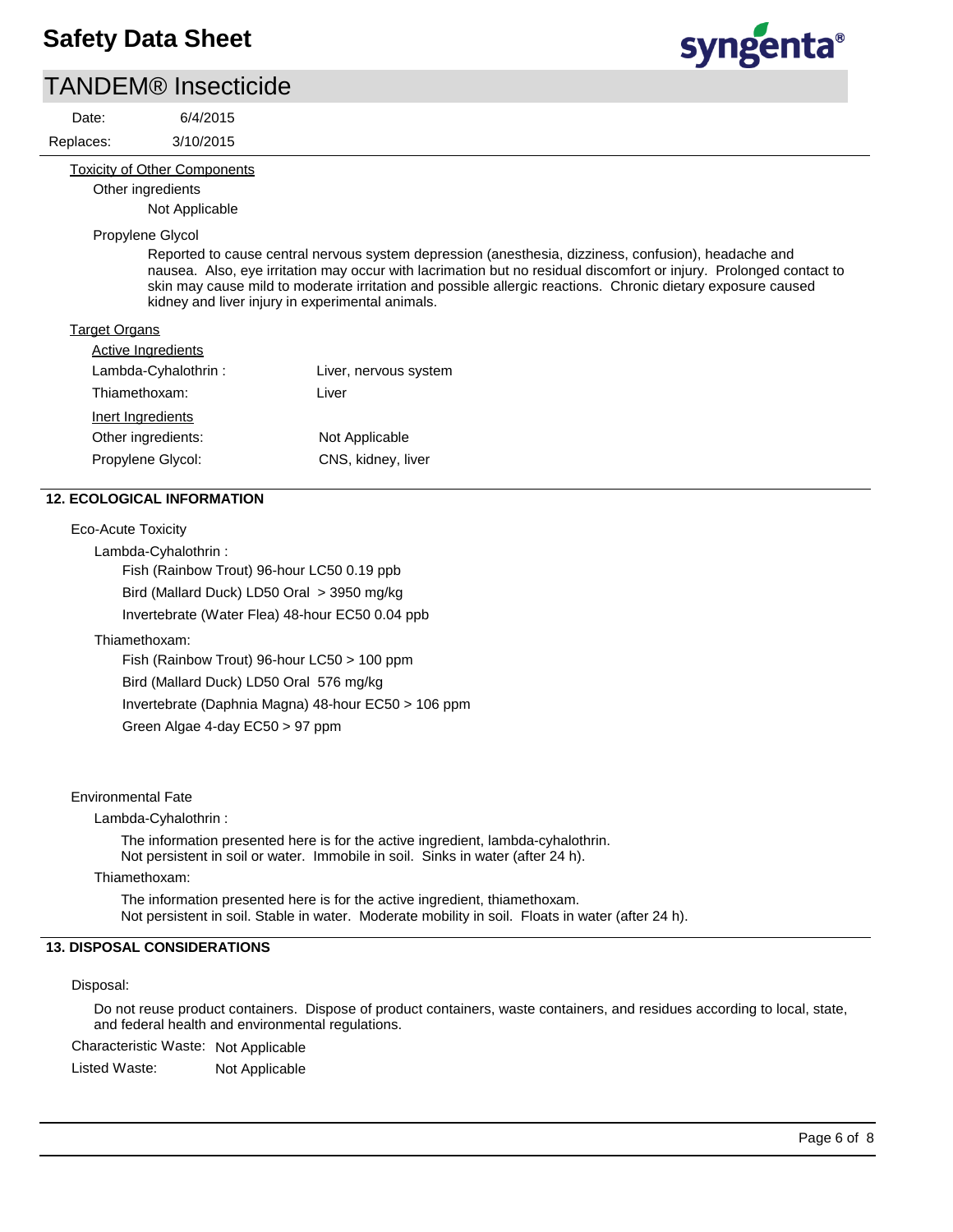### TANDEM® Insecticide

3/10/2015 6/4/2015 Replaces: Date:

### **14. TRANSPORT INFORMATION**

DOT Classification

Ground Transport - NAFTA Not regulated

**Comments** 

Water Transport - International Proper Shipping Name: Environmentally Hazardous Substance, Liquid, N.O.S. (Lambda-Cyholathrin, Thiamethoxam), Marine Pollutant Hazard Class: Class 9 Identification Number: UN 3082 Packing Group: PG III

Air Transport Proper Shipping Name: Environmentally Hazardous Substance, Liquid, N.O.S. (Lambda-Cyholathrin, Thiamethoxam) Hazard Class: Class 9 Identification Number: UN 3082 Packing Group: PG III

### **15. REGULATORY INFORMATION**

Pesticide Registration:

This chemical is a pesticide product registered by the Environmental Protection Agency and is subject to certain labeling requirements under federal pesticide law. These requirements differ from the classification criteria and hazard information required for safety data sheets, and for workplace labels of non-pesticide chemicals. Following is the hazard information as required on the pesticide label:

Caution: Harmful if swallowed, absorbed through skin, or inhaled. Avoid breathing vapors. Avoid contact with skin or clothing. Wash thoroughly with soap and water after handling and before eating, drinking, chewing gum, using tobacco, or using the toilet. Remove and wash contaminated clothing before reuse.

EPA Registration Number(s):

100-1437

EPCRA SARA Title III Classification:

Section 311/312 Hazard Classes: Acute Health Hazard Chronic Health Hazard

Section 313 Toxic Chemicals: None

California Proposition 65:

This product does not contain chemicals known to the State of California to cause cancer and birth defects or other reproductive harm.

CERCLA/SARA 304 Reportable Quantity (RQ):

Not Applicable

RCRA Hazardous Waste Classification (40 CFR 261):

Not Applicable

TSCA Status:

Exempt from TSCA, subject to FIFRA